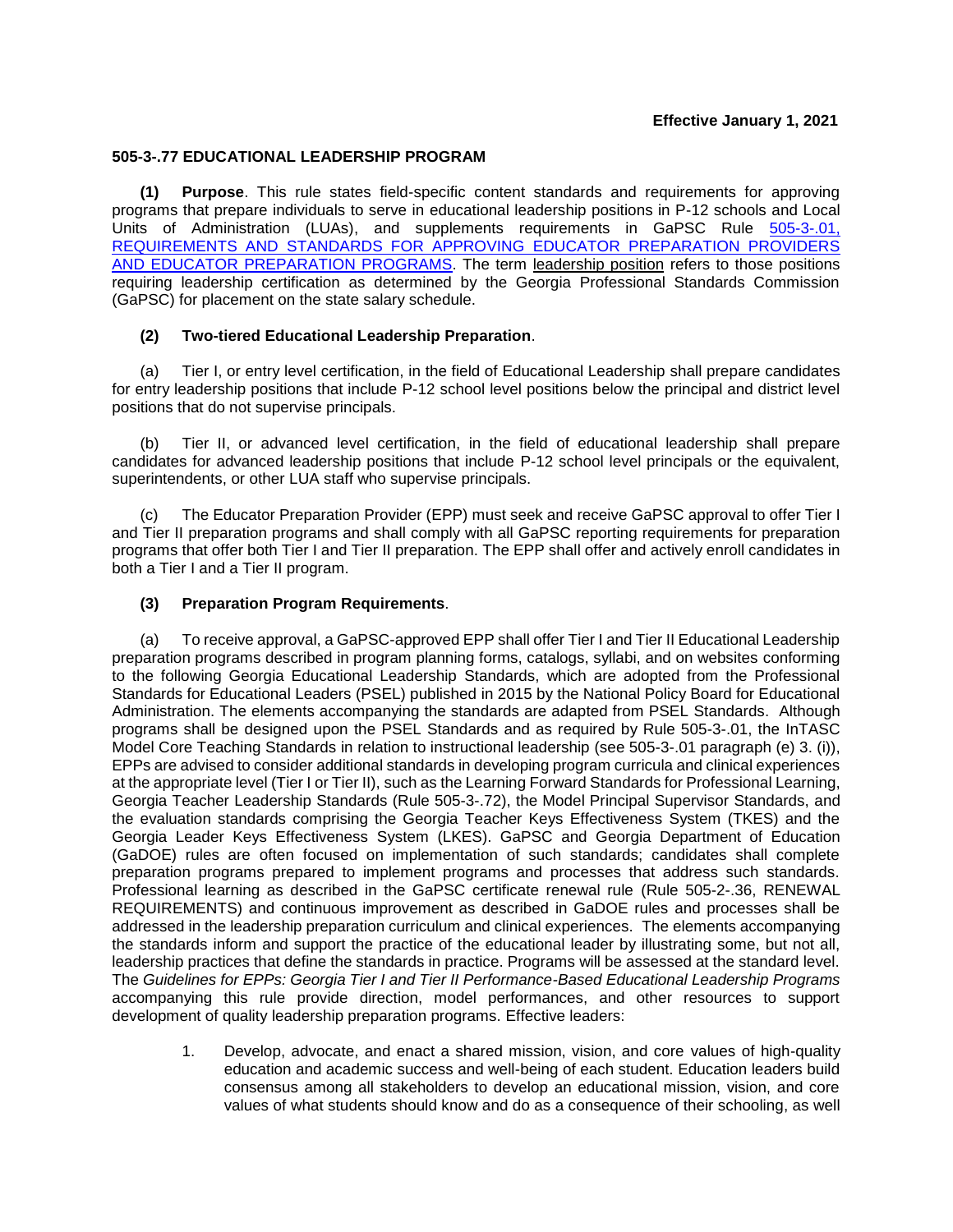as what it means for students to become well-adjusted, contributing members of society. Building such a vision supported by core values can require reconciling possibly competing perspectives among diverse members of the school community. Based on this vision, leaders work with school and community members to establish the school's mission, and to plan, implement, monitor, and evaluate impact to promote continuous and sustainable improvement. Effective leaders:

- (i) Using relevant data and in collaboration with school and community members, develop an educational mission, vision and statement of core values for the school to promote student success and well-being.
- (ii) In collaboration with members of the school and the community and using relevant data, develop and promote a vision for student success and well-being by articulating, advocating, and cultivating core values that define the school's culture and stress the imperative of child-centered education; high expectations and student support; equity, inclusiveness, and social justice; openness, caring, and trust; and continuous improvement.
- (iii) Utilize best practices to strategically identify, implement, and evaluate actions to achieve the vision, mission, and core values for the school.
- (iv) Ensure core values support processes and procedures that allow all students access to the most effective teachers and an instructional program that will ensure they are college and career ready.
- (v) Develop a systematic, inclusive, and comprehensive process to review, revise, and communicate the school's mission, vision and core values, and respond to changing expectations and opportunities for the school, and changing needs and situations of students.
- (vi) Develop shared understanding of and commitment to mission, vision, and core values within the school and the community.
- (vii) Monitor communications and actions to build and sustain school and community alignment with the shared vision, mission, and core values.
- (viii) Model and pursue the school's mission, vision, and core values in all aspects of leadership.
- 2. Act ethically and according to professional norms to promote each student's academic success and well-being. Educational leaders are professionals who ensure personnel are equipped with professional understanding of the school's mission and the professional norms that must be followed to ensure student success and well-being. Leaders have an understanding of ethical principles to guide actions and decision-making, which must be within the boundaries of professional practice. Leaders foster the development of a school culture that nurtures understanding of professional conduct and ethics, and have a professional responsibility to take an intentional approach to ensure not only regulatory enforcement, but also ethics education, outreach, and prevention. Effective leaders:
	- (i) Act ethically and professionally in personal conduct, relationships with others, decision-making, stewardship of the school's resources, and all aspects of school leadership.
	- (ii) Act according to and promote the professional norms of integrity, fairness, transparency, trust, collaboration, perseverance, learning, and continuous improvement.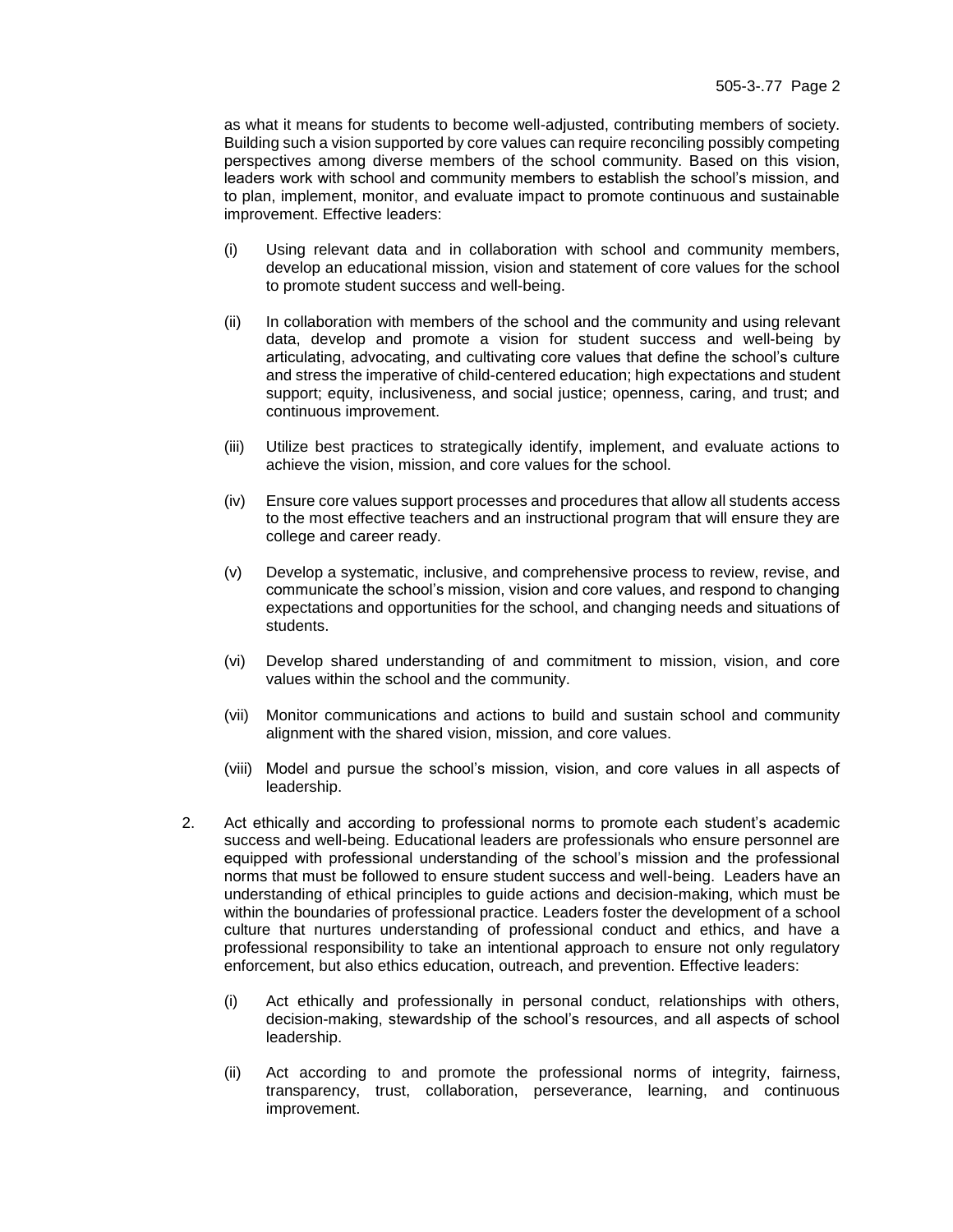- (iii) Place children at the center of education and accept responsibility for each student's academic success and well-being.
- (iv) Safeguard and promote the values of democracy, individual freedom and responsibility, equity, social justice, community, and diversity.
- (v) Lead with interpersonal and communication skill, social-emotional insight, and understanding of all students' and staff members' backgrounds and cultures.
- (vi) Provide moral direction for the school and promote ethical and professional behavior among faculty and staff.
- 3. Strive for equity of educational opportunity and culturally responsive practices to promote each student's academic success and well-being. Education leaders create a school culture that values diversity. Students are known, accepted, valued, and empowered to reach their full potential. The school's culture supports a climate in which students are healthy, safe, and supported. The culture defines high expectations, encourages trust, and expects all to be responsible participants; as a result, all students thrive. Effective leaders:
	- (i) Ensure that each student feels a sense of belonging, is treated fairly and respectfully, and is accepted and valued as an active member of the school community.
	- (ii) Recognize, respect, and employ each student's strengths, diversity, and culture as assets for teaching and learning.
	- (iii) Analyze data to ensure that each student has equitable access to effective teachers, learning opportunities, academic and social support, and other resources needed for college/career readiness.
	- (iv) Develop and communicate expectations and codes of conduct to address student behavior in a positive, fair, and unbiased manner.
	- (v) Confront and alter institutional biases and eliminate barriers associated with race, class, culture and language, gender and sexual orientation, and disability or special status.
	- (vi) Utilize a variety of strategies to examine and address assumptions and beliefs that may conflict with vision, mission, core values, and goals.
	- (vii) Incorporate knowledge of the social, cultural, leadership, and political dynamics of the school community to cultivate a positive academic learning environment.
	- (viii) Promote the preparation of students to live productively in and contribute to the diverse cultural contexts of a global society.
	- (ix) Act with cultural competence and responsiveness in their interactions, decision making, and practice.
- 4. Develop and support intellectually rigorous and coherent systems of curriculum, instruction, and assessment to promote each student's academic success and well-being. Effective educational leaders develop and support equitable and intellectually rigorous and coherent systems of curriculum, instruction, and assessment to maximize each student's growth and learning. Education leaders promote the use of rigorous curricula, which set high expectations for students and are aligned to academic standards. They seek to maximize student learning through authentic and differentiated pedagogy, systems of support, and effective assessment strategies that inform instruction. They develop and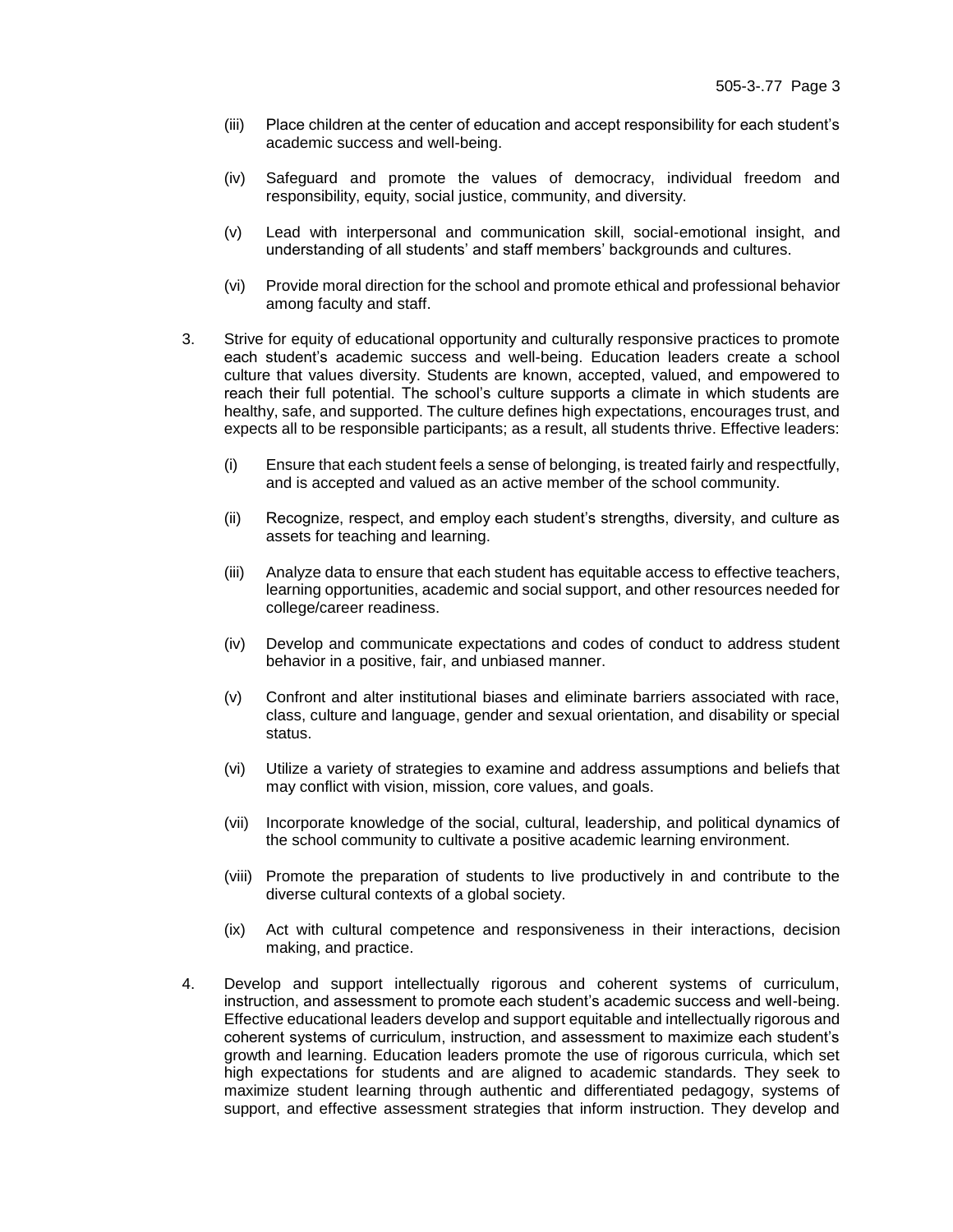coordinate these systems in ways that create opportunities to personalize the academic program to meet individual student needs. The effectiveness of implementation and the impact of these systems on student learning are evaluated. Effective leaders:

- (i) Promote the mission, vision, and core values of the school, embody high expectations for student learning, and align curriculum, instruction and assessment with academic standards that are culturally responsive.
- (ii) Align and focus systems of curriculum, instruction, and assessment within and across grade levels to promote student academic success, love of learning, the identities and habits of learners, and healthy sense of self.
- (iii) Promote instructional and assessment practice that is consistent with knowledge of learning, learner growth and development, effective pedagogy, and the needs of each student.
- (iv) Guide the selection and implementation of evidence-based teaching strategies, curricular materials, educational technologies, and other resources appropriate to address diverse student populations.
- (v) Ensure instructional practice that is intellectually challenging, authentic to student experiences, aligned to student strengths, and is differentiated and personalized.
- (vi) Collaboratively model and promote with all stakeholders a culture of high expectations for all students.
- (vii) Promote the effective use of technology.
- (viii) Employ valid assessments that are consistent with knowledge of child learning and development and technical standards of measurement.
- (ix) Monitor and evaluate the use of diagnostic, formative, and summative assessment to provide timely and accurate feedback to students and parents, and to inform instructional practices.
- 5. Cultivate an inclusive, caring, and supportive school community that promotes the academic success and well-being of each student. Education leaders build a school culture and climate that supports students being known and valued. The learning environment is personalized so students feel encouraged to engage with others as active learners. In such an environment learners are willing to take chances in their learning since a support system has been built to reinforce student learning. Effective leaders:
	- (i) Build and maintain a safe, caring, and healthy school environment that meets the academic, social, emotional, and physical needs of each student.
	- (ii) Create and sustain a school environment in which each student is known, accepted and valued, trusted and respected, cared for, and encouraged to be an active and responsible member of the school community.
	- (iii) Provide coherent systems of academic and social supports, services, extracurricular activities, and accommodations to meet the range of learning needs of each student.
	- (iv) Promote adult-student, student-peer, and school-community relationships that value and support academic learning and positive social and emotional development.
	- (v) Cultivate and reinforce student engagement in school and positive student conduct.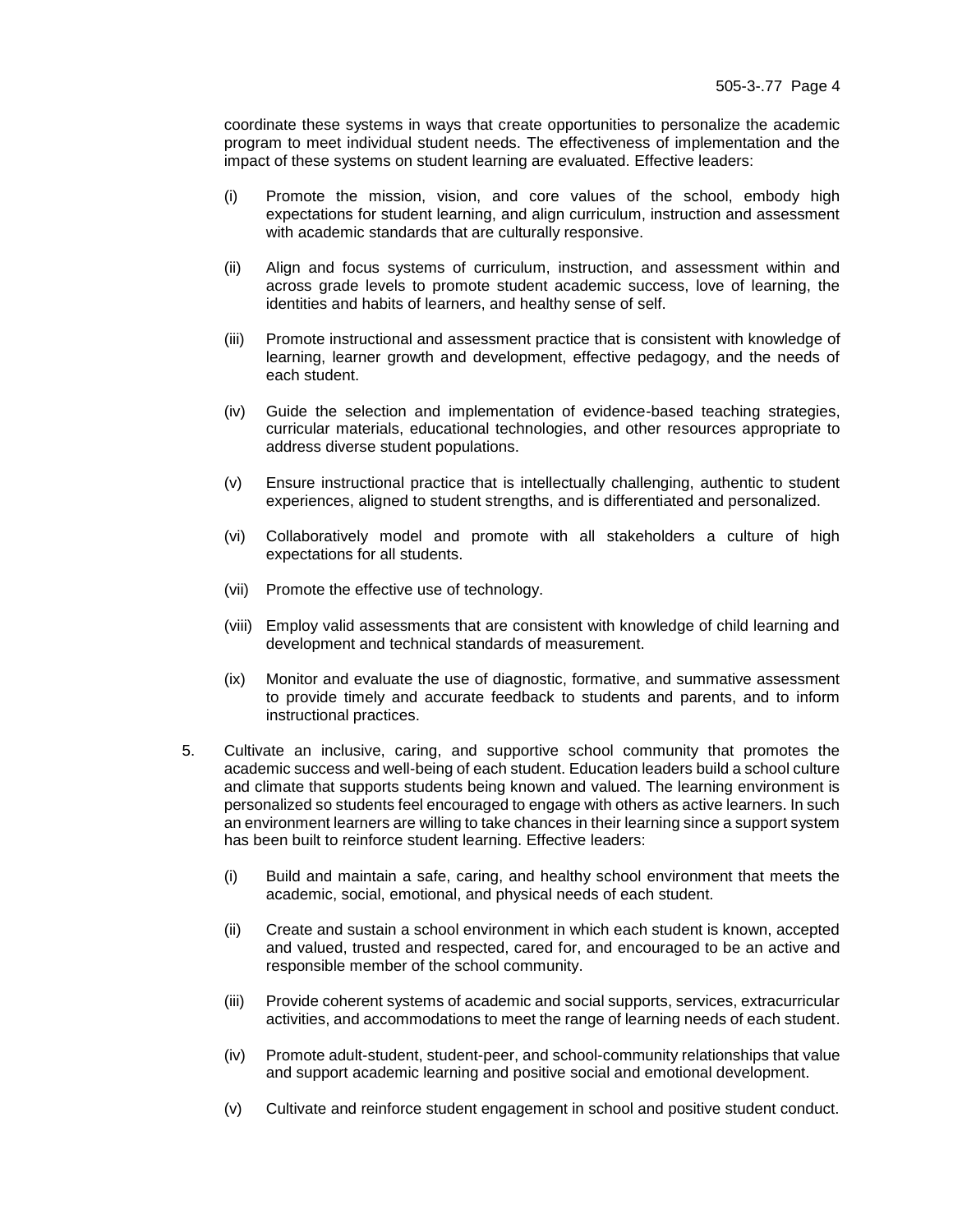- (vi) Infuse the school's learning environment with the cultures and languages of the school's community.
- 6. Develop the professional capacity and practice of school personnel to promote each student's academic success and well-being. Education leaders support the professional learning of effective, caring teachers and leaders who are able to work with students productively in the classroom and who can collaboratively lead a school or district. Building an effective staff requires careful personnel recruitment, selection, assignment of responsibilities, support, evaluation, and retention. Developing the professional skills of educators involves such activities as coaching, creating supportive conditions, and fostering a professional learning community. Effective leaders:
	- (i) Recruit, hire, assign, support, develop, and retain effective and caring teachers and other professional staff and form them into an educationally effective faculty in an equitable manner based on school needs, and local, state, and federal requirements.
	- (ii) Plan for and manage staff turnover and succession, providing opportunities for effective induction including mentoring of new personnel by carefully selected and trained mentors.
	- (iii) Develop teachers' and staff members' professional knowledge, skills, and practice through differentiated opportunities for learning and growth, guided by understanding of professional and adult learning and development.
	- (iv) Foster continuous improvement of individual and collective instructional capacity to achieve outcomes envisioned for each student.
	- (v) Deliver actionable feedback about instruction and other professional practice through valid, research-anchored systems of supervision and evaluation to support the development of teachers' and staff members' knowledge, skills, and practice.
	- (vi) Empower and motivate teachers and staff to the highest levels of professional practice and to continuous learning and improvement.
	- (vii) Recognize the achievements of highly effective teachers and others by developing the capacity, opportunities, and support for teacher leadership and leadership from other members of the school.
	- (viii) Promote the personal and professional health, well-being, and work-life balance of faculty and staff.
	- (ix) Address their own learning and effectiveness through reflection, study and improvement, maintaining a healthy work-life balance.
- 7. Foster a professional community of teachers and other professional staff to promote each student's academic success and well-being. Education leaders promote each student's academic success and well-being by creating and supporting a professional community of teachers. Building a community of teachers and other professional staff includes creating effective workplace conditions, promoting collective engagement and responsibility, and mutual accountability. Creating professional communities of teachers and other professional staff includes job-embedded opportunities that promote collaborative examination of practice and focuses on improvement of programs and practices. Effective leaders: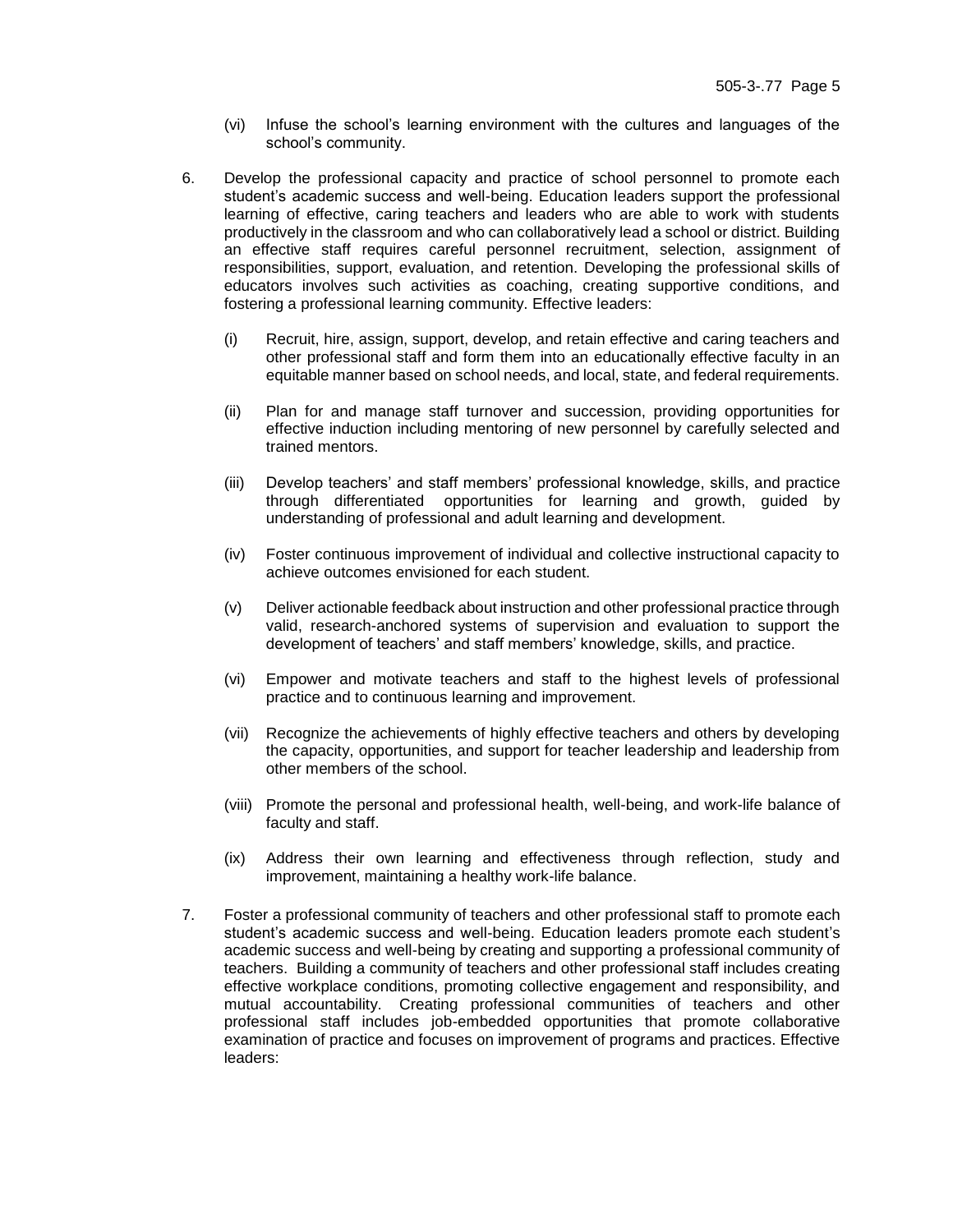- (i) Foster supportive workplace conditions for teachers and other professional staff that promote effective professional development, practice, and student learning.
- (ii) Empower and entrust teachers and staff with collective responsibility for meeting the academic, social, emotional, and physical needs of each student, pursuant to the mission, vision, and core values of the school.
- (iii) Establish and sustain a professional culture of engagement and commitment to shared vision, goals, and objectives pertaining to the education of the whole child; high expectations for professional work; ethical and equitable practice; trust and open communication; collaboration, collective efficacy, and continuous individual and organizational learning and improvement.
- (iv) Promote mutual accountability among teachers and other professional staff for each student's success and the effectiveness of the school as a whole.
- (v) Develop and support open, productive, caring, and trusting working relationships among leaders, faculty, and staff to promote professional capacity and the improvement of practice.
- (vi) Design and implement job-embedded and other opportunities for professional learning collaboratively with faculty and staff.
- (vii) Provide roles, structures, opportunities, and norms to support collaborative examination of practice, collegial feedback, and collective learning.
- (viii) Encourage faculty-initiated improvement of programs and practices.
- (ix) Use data, including student performance data, to evaluate the impact professional learning has on the faculty and staff, the school/district, and student learning.
- 8. Engage families and the community in meaningful, reciprocal, and mutually beneficial ways to promote each student's academic success and well-being. Education leaders build and sustain productive relationships with families and other community partners in the government, non-profit, and private sectors. They promote understanding, appreciation, and use of the community's diverse cultural, social, and intellectual resources. They communicate regularly and openly with families and community partners, and seek their input and support for continuous improvement efforts. Effective Leaders:
	- (i) Are approachable, accessible, and welcoming to all families and community members.
	- (ii) Create and sustain positive, collaborative, and productive relationships with families and the community for the benefit of students.
	- (iii) Engage in regular and open two-way communication with families and the community about the school, students, needs, challenges, and accomplishments.
	- (iv) Maintain a presence in the community to understand its strengths and needs, develop productive relationships, and engage its resources for the school.
	- (v) Create means for the school community to partner with families to support student learning in and out of school.
	- (vi) Build and sustain mutually beneficial productive partnerships with public and private sectors to share resources and promote school improvement and student learning.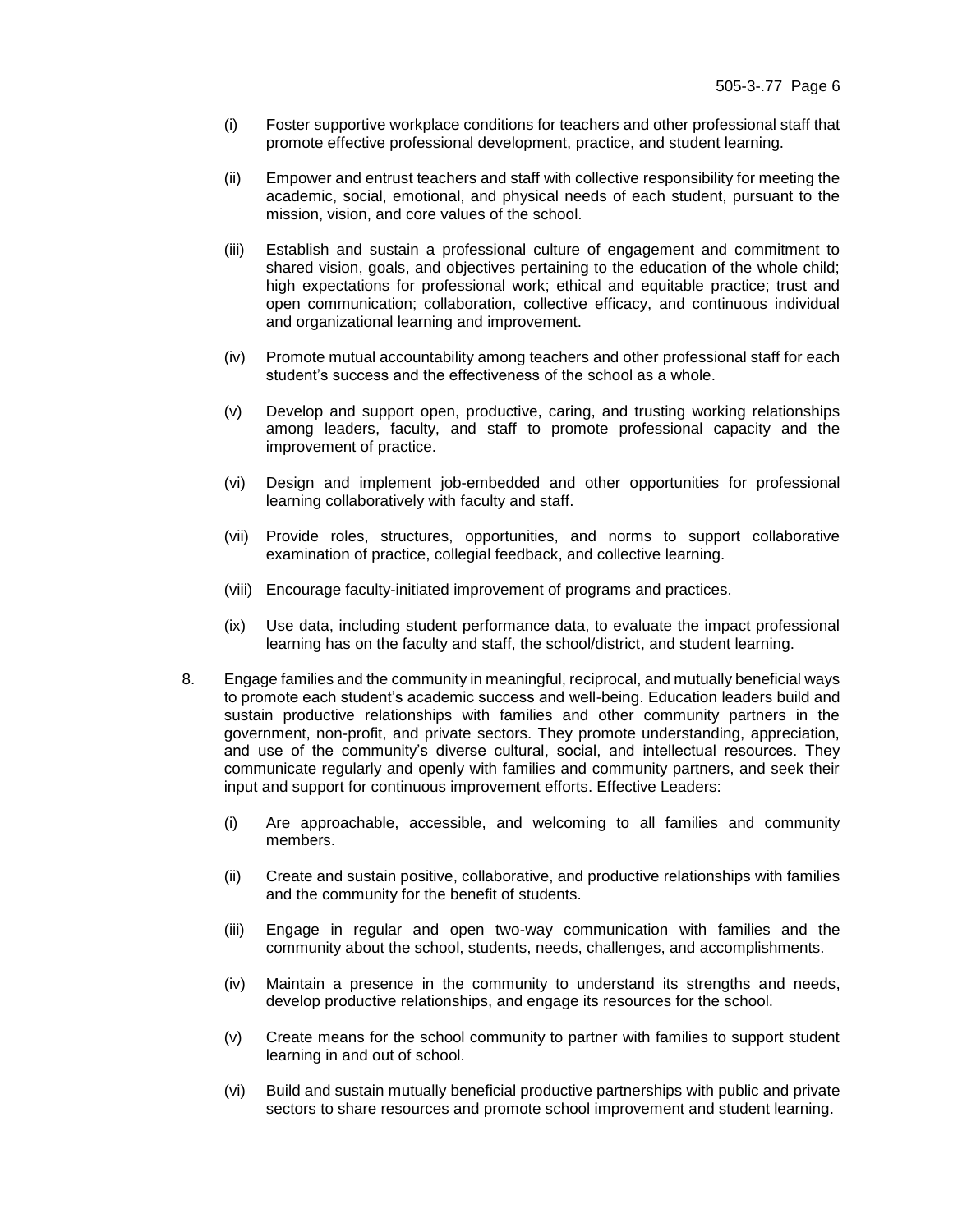- (vii) Create an environment that values diversity, serves as a resource for families and the school community, and welcomes family engagement in school activities.
- (viii) Understand, value, and employ the community's cultural, social, intellectual, and political resources to promote student learning and school improvement.
- (ix) Advocate publicly for the needs and priorities of the school, district, students, families, and the community.
- (x) Work with the community to collect and analyze data on economic, social, and other emerging issues that impact district and school planning, programs, and structures.
- 9. Manage school operations and resources to promote each student's academic success and well-being. Education leaders are responsible for the effective, efficient, equitable, and ethical management of schools and districts. Their responsibilities include garnering and allocating resources, monitoring and addressing internal and external regulatory requirements, developing organizational policies and practices, and other administrative duties that maintain the continued viability of the school or district. Effective leaders:
	- (i) Institute, manage, and monitor operations and administrative systems that promote the mission and vision of the school.
	- (ii) Strategically manage staff resources, assigning and scheduling teachers and staff to roles and responsibilities that optimize their professional capacity to address each student's learning needs.
	- (iii) Seek, acquire, and manage fiscal, physical, and other resources to support curriculum, instruction, and assessment; student learning community; professional capacity and community; and family and community engagement.
	- (iv) Are responsible, ethical, and accountable stewards of the school's monetary and nonmonetary resources, engaging in effective budgeting and accounting practices.
	- (v) Protect teachers' and other staff members' work and learning from disruption.
	- (vi) Employ technology to improve the quality and efficiency of operations and management.
	- (vii) Develop and maintain data and communication systems to deliver actionable information for classroom and school improvement.
	- (viii) Know, comply with, and help the school community understand local, state, and federal laws, rights, policies, and regulations to promote student success.
	- (ix) Develop and manage relationships with feeder and connecting schools for enrollment management and curricular and instructional articulation.
	- (x) Develop and manage productive relationships with the central office and school board.
	- (xi) Develop and administer systems for fair and equitable management of conflict among students, faculty and staff, leaders, families, and community.
	- (xii) Manage governance processes and internal and external politics toward achieving the school's mission and vision.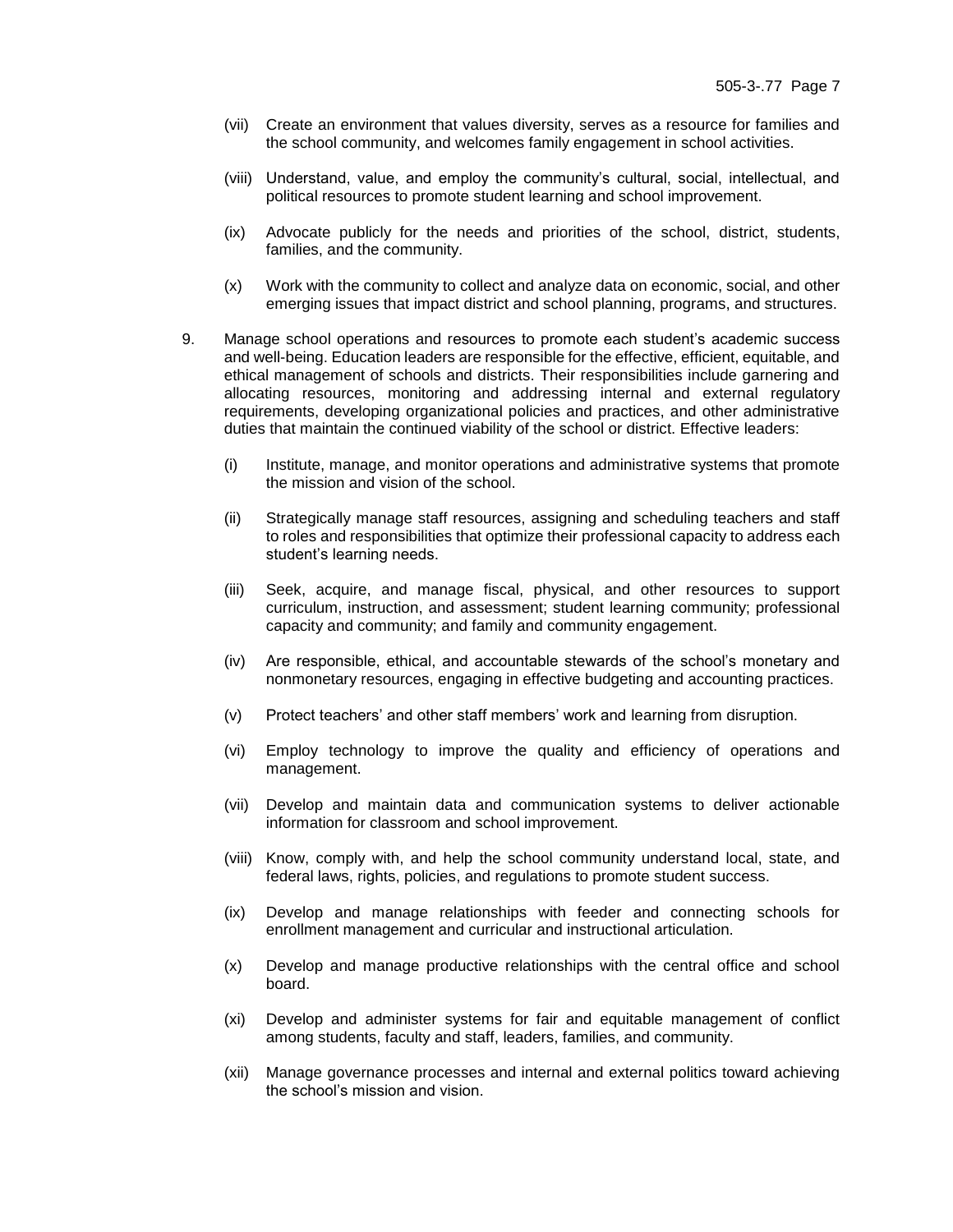- 10. Act as agents of continuous improvement to promote each student's academic success and well-being. Educational leaders foster an environment among stakeholders where data are analyzed and used to continuously improve the academic and social success of the students, staff, and the community of learners. Leaders ensure a systematic and collaborative process that promotes a culture of school improvement and accountability. This plan, do, check, act process is created with input from all stakeholders. The leader uses current and relevant research and effectively gathers, analyzes, and interprets student data from multiple sources to promote a shared vision for instructional improvement that engages all stakeholders in decision-making that drives and sustains school improvement for each student. Effective leaders are willing to make difficult decisions and confront adverse situations to promote student academic success and wellbeing. Effective leaders:
	- (i) Use a systematic continuous improvement process to achieve the vision, fulfill the mission, and promote the core values of the school.
	- (ii) Create a continuous improvement culture within the school and community that promotes mutual commitment and accountability for student success.
	- (iii) Develop the capacity of staff to effectively lead strategic teams in a systematic process of school improvement.
	- (iv) Employ situationally-appropriate strategies for improvement, including transformational and incremental, adaptive approaches and attention to different phases of implementation.
	- (v) Build the capacity of staff to assess the value and applicability of emerging educational trends and the findings of research for school improvement.
	- (vi) Develop systematic processes of data collection, management, and analysis to determine root causes and inform the decision-making process.
	- (vii) Adopt a systems perspective ensuring alignment among improvement efforts and within all aspects of school organization, programs, and services.
	- (viii) Manage uncertainty, risk, competing initiatives, and politics of change with courage and perseverance, providing support and encouragement, and openly communicating the need for, process for, and outcomes of improvement efforts.
	- (ix) Develop and promote leadership among teachers and staff for inquiry, experimentation and innovation, and initiating and implementing improvement.

(b) Tier I. Educational Leadership preparation programs leading to entry level certification may be offered by GaPSC-approved EPPs as Master's degree programs or non-degree granting certification-only programs for educators who already hold Master's degrees. To receive approval, a GaPSC-approved EPP shall offer an educator preparation program for entry level preparation described in program planning forms, catalogs, syllabi, and on websites meeting the following requirements:

- 1. Program Admission. EPPs shall determine admission requirements for Tier I entry level preparation programs in addition to the minimum requirements established in the rule.
- 2. Program Curriculum. Programs leading to Tier I Entry Level Educational Leadership certification shall address all the GEL Standards referenced in paragraph (3) (a), but shall place emphasis on standards related specifically to practices designed to directly impact the improvement of teaching and learning. Guidelines accompanying this rule provide additional information regarding program curriculum.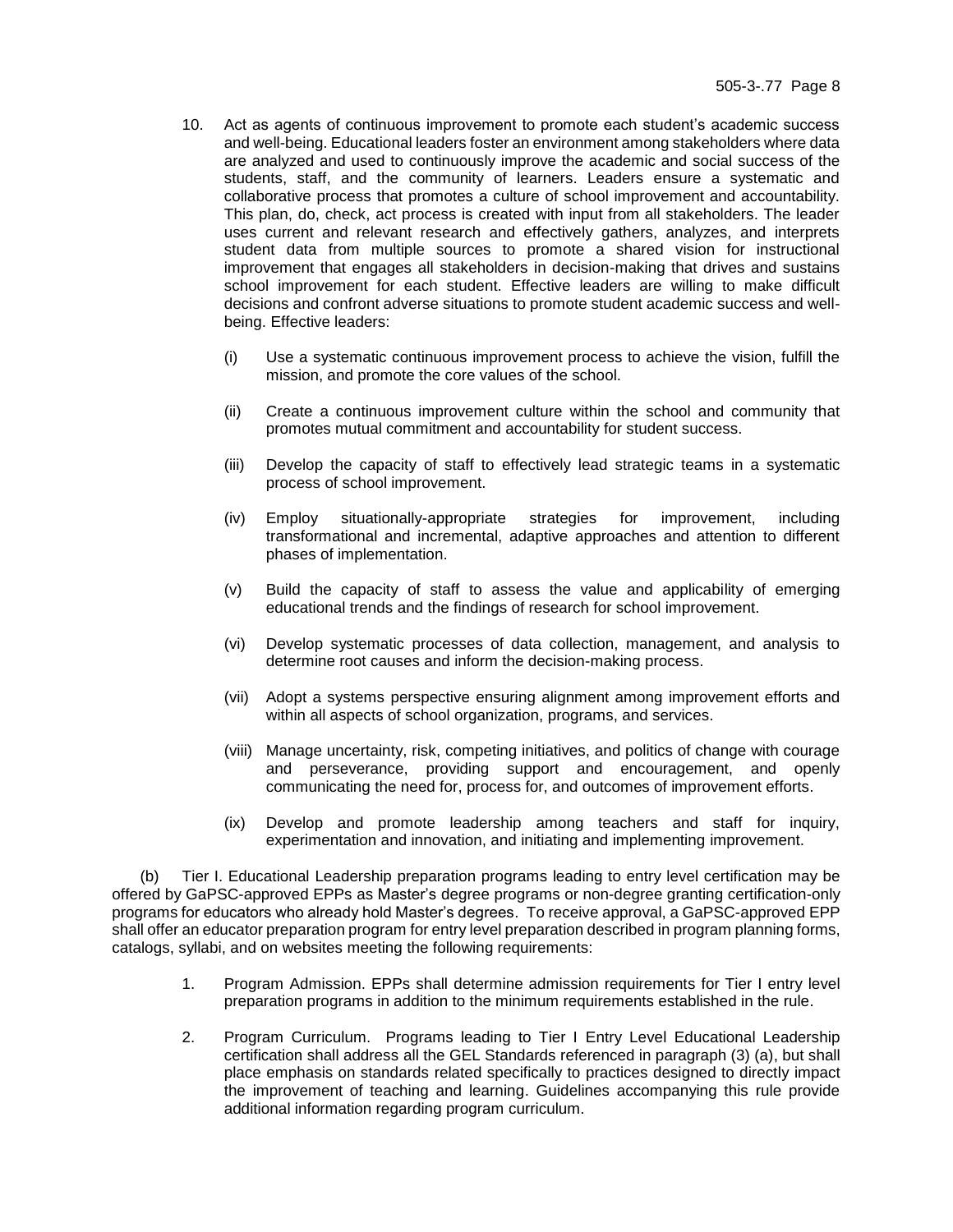- 3. Partnerships. A partnership agreement shall be established with LUAs, agencies, or other organizations for the purpose of collaborative work to ensure program curriculum and clinical experiences address LUA leadership preparation needs and to continuously examine program effectiveness. Such partnerships shall permit candidate self-selection for Tier I programs provided the partner district has the capacity to mentor the candidate and the candidate meets program admission criteria. A regular and systematic plan agreeable to the partner districts and the EPP shall be established for updating partnership agreements to ensure continuous improvement of the preparation program.
- 4. Candidate Support. At a minimum, Tier I candidates shall receive mentoring by a leader who is actively employed in a leadership position in the P-12 school or LUA and who has been trained to be a leader mentor. In addition, candidates shall receive EPP support through group coaching or other means whereby candidates have opportunities to interact with program staff and other candidates for reflection, feedback, and support related to their performances in the field.

(c) Tier II. Educational Leadership preparation programs leading to Tier II advanced level certification may be offered by GaPSC-approved EPPs as Education Specialist or Doctoral degree programs or as non-degree certification-only programs for educators who already hold Education Specialist or doctoral degrees. To receive approval, a GaPSC-approved EPP shall offer a performance-based educator preparation program described in program planning forms, catalogs, syllabi, and on websites meeting the following requirements:

- 1. Program Admission. EPPs shall require potential candidates to:
	- (i) Hold Tier I entry level certification or hold a Tier II certificate if that certificate is based on completion of an Educational Leadership program that led to a Georgia L or PL certificate;
	- (ii) Serve in a leadership position (see (1) Purpose above for the definition of the term, leadership position) at either the P-12 school or LUA level (or agency or organization equivalent to LUA level) that will enable the candidate to fully meet the program's clinical requirements. Candidates who do not serve in a leadership position as described above may be enrolled if the EPP and employer establish a formal, written agreement specifying the candidate will be released from other responsibilities for two full days per week or the equivalent to allow the candidate sufficient time to participate in and successfully complete clinical work. Employees of state education or human service agencies, RESAs, universities or technical colleges, and employees of education or human service non-profit organizations may also pursue Tier II Educational Leadership certification as long as the employer has established a partnership with a GaPSC-approved EPP and in the partnership agreement agrees to meet all requirements and guidelines accompanying this rule; and
	- (iii) Meet program admission criteria, and admission criteria specified by the EPP and in the partnership agreements with employers of potential candidates.
- 2. Program Curriculum. Programs leading to Tier II Educational Leadership certification shall address all standards through clinical performances required in the program. In coursework emphasis shall be on those standards not emphasized in the Tier I program Guidelines accompanying this rule provide additional information regarding program curriculum.
- 3. Partnerships. A partnership agreement shall be established with the employing LUA, agency, or organization of each potential candidate for the purpose of ensuring candidates will be able to meet Tier II level clinical requirements. Partnership agreements: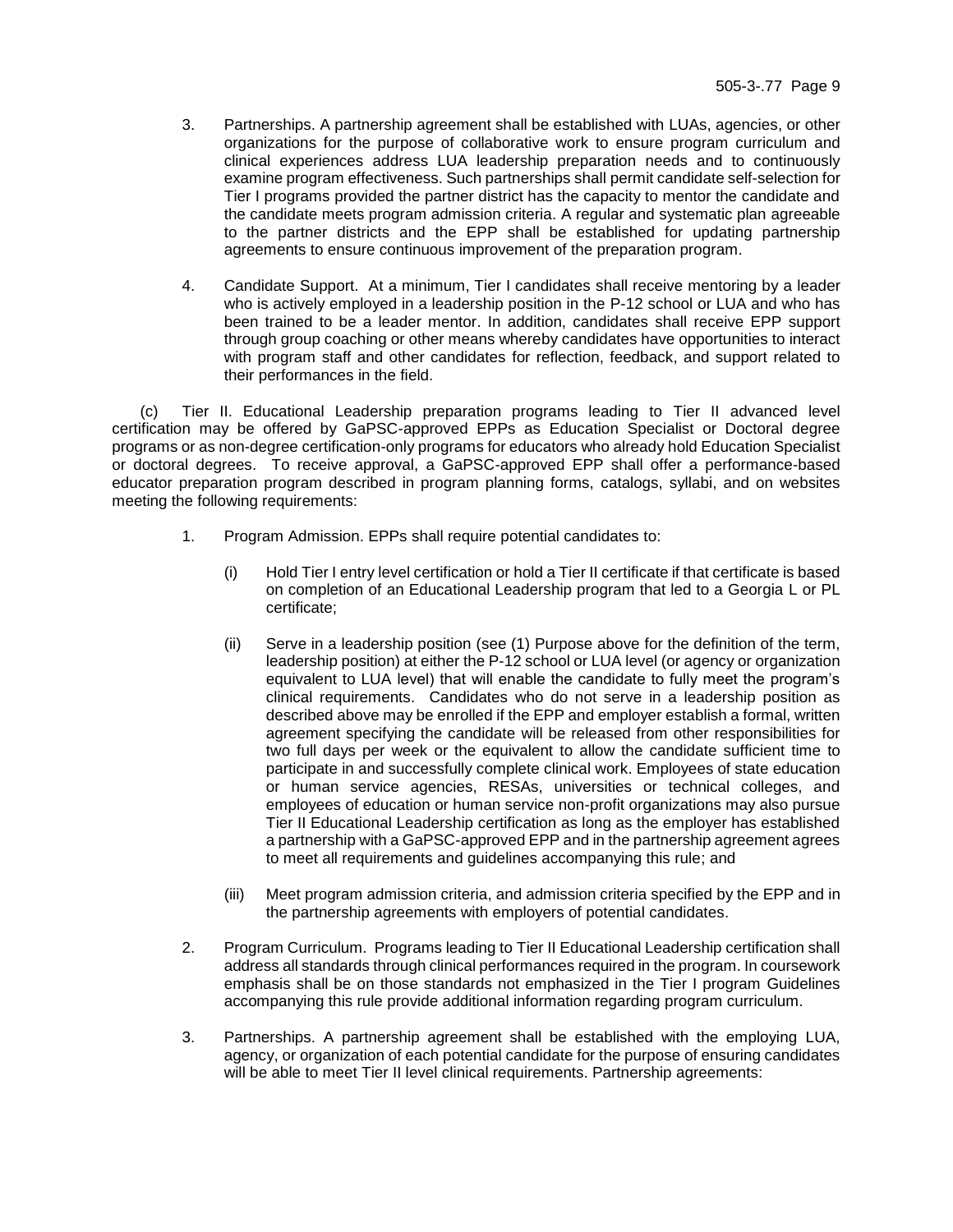- (i) Shall be developed collaboratively by the LUA, agency, or organization and the program provider;
- (ii) Shall establish mutually agreed upon responsibilities; and
- (iii) Shall be regularly and systematically updated to ensure continuous improvement of the preparation program and its partnerships.
- 4. Candidate Support. The clinical work of each Tier II candidate shall be supervised by a candidate support team. At a minimum, the candidate support team shall be composed of the candidate, a trained and qualified leadership coach, a trained P-12 school or LUA mentor, and an EPP representative. (The leadership coach may serve as both the coach and the EPP representative provided the coach is employed by the EPP). These individuals shall work as a team to meet candidate and program needs as described in the guidelines accompanying this rule.

### **(4) Clinical Practice Requirements and Candidate Performance Expectations.**

- (a) Tier I Entry Leader Preparation.
	- 1. Tier I Clinical Practice shall include 250 clock hours (in certification-only and degree programs) in addition to performances required in courses and shall consist of significant opportunities for candidates to synthesize and apply the knowledge, and practice and develop the skills identified in the standards through field experiences cooperatively developed by the candidate, mentor, and EPP advisor. Field experiences shall engage candidates in substantial, standards-based work in diverse settings as defined in guidelines that accompany this rule. In Tier I programs candidates shall, at a minimum, observe leaders at all levels—elementary, middle, high school, and central office.
	- 2. Performance Expectations. Candidates in Tier I entry level preparation programs shall demonstrate at a proficient level the knowledge, skills, and dispositions required for entry level educational leaders by demonstrating performance proficiency in the Georgia Educational Leadership Standards referenced in paragraph (3) (a).
- (b) Tier II Advanced Level Leader Preparation.
	- 1. Tier II Clinical Practice Residency. Tier II programs shall be performance-based, and as such, shall be designed around leadership performances. Courses shall be designed to support performances. Candidates in Tier II preparation programs shall participate in performance-based experiences in courses as well as during an extended residency (in certification-only and degree programs). The extended residency shall consist of 750 clock hours of extended, job-embedded residency work. This work provides significant opportunities for candidates to synthesize and apply the knowledge, and practice and develop the skills identified in the standards through substantial, sustained, standardsbased work in real settings in real time (actual P-12 school and LUA settings or similar settings for candidates employed in agencies or organizations not classified as P-12 schools or LUAs). Such a residency shall be planned and guided cooperatively by the EPP and LUA or employer through candidate support teams that develop and manage individual induction plans for each candidate.
	- 2. Performance Expectations. Candidates in Tier II preparation programs shall demonstrate knowledge, skills, and dispositions required for advanced level educational leaders by demonstrating performance proficiency in the standards referenced in paragraph (3) (a). The candidate's program shall be planned and guided cooperatively by the EPP and LUA, agency, or organization personnel. The EPP shall be responsible for using formative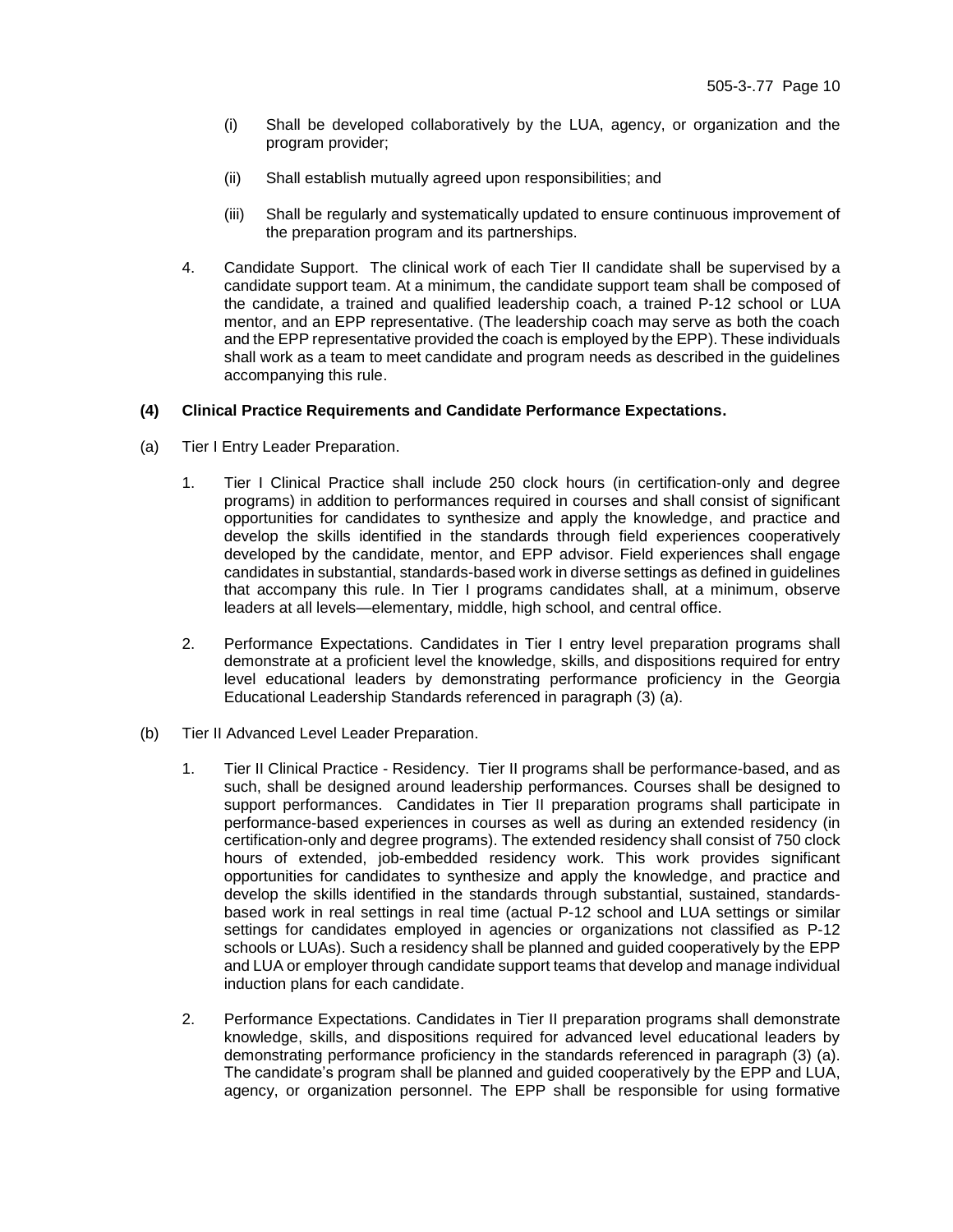assessments throughout the program to assess candidate progress. Candidate performances shall be designed as follows:

- (i) Candidates shall demonstrate the ability to accept genuine responsibility for leading, facilitating, and making decisions typical of those made by principals, supervisors of principals, and superintendents. The residency experiences shall provide candidates with substantial responsibilities that increase over time in amount and complexity and involve direct interaction and involvement with appropriate staff, students, parents, and community leaders, including school board members. The preponderance of experiences shall engage candidates in leading rather than observing or participating;
- (ii) Candidates shall participate in a performance-based residency cooperatively planned and guided by a candidate support team during the course of the program, including assessment of candidate application of knowledge, skills, and leadership dispositions;
- (iii) Candidates shall apply skills and knowledge articulated in national and state standards for educational leaders in experiences designed to accommodate candidates' individual needs;
- (iv) Candidates' shall demonstrate performances in settings that allow for the demonstration of a wide range of relevant knowledge, skills, and dispositions while working with faculty and other LUA personnel, students, parents, and appropriate community organizations such as social service groups, local businesses, community organizations, parent groups, and school boards; and
- (v) Candidates' performances shall be planned cooperatively by the candidate support team and provide appropriate opportunities to apply skills, knowledge, and research contained in the standards.

### **(5) Testing Requirements.**

(a) Tier I Entry Level. Candidates completing an entry level preparation program shall be required to take the GACE content assessment in Educational Leadership. A passing score on the state-approved content assessment is not required for program completion; however, candidates shall attempt the assessment prior to program completion, and a passing score is required for state entry level certification in Educational Leadership.

(b) Tier II Advanced Level Preparation. Candidates completing a Tier II program shall be required to take the Georgia Performance Assessment for Educational Leadership (PASL). A passing score on the state-approved performance assessment is not required for program completion; however, candidates shall attempt the assessment prior to program completion, and a passing score is required for Tier II certification in Educational Leadership.

(c) Candidates who enroll in a GaPSC-approved Tier I Educational Leadership program must pass the Georgia Ethics for Educational Leadership Assessment prior to beginning program coursework. Any candidate enrolling in a Tier II program who did not pass the Ethics Assessment prior to enrolling in a Tier I program must pass the assessment prior to beginning Tier II program coursework.

#### **(6) Conversion of Previously Issued Leadership Certificates to "PL" and/or Tier II Certificates**.

(a) Educators who hold "L" certificates may convert to "PL" certificates by completing a GaPSCapproved certification-only Tier II program in Educational Leadership or a Tier II degree program if the educator holds only Level 5 certification. Such a program shall be performance-based and shall include extensive residency experiences meeting the requirements described in this rule. Educators who hold